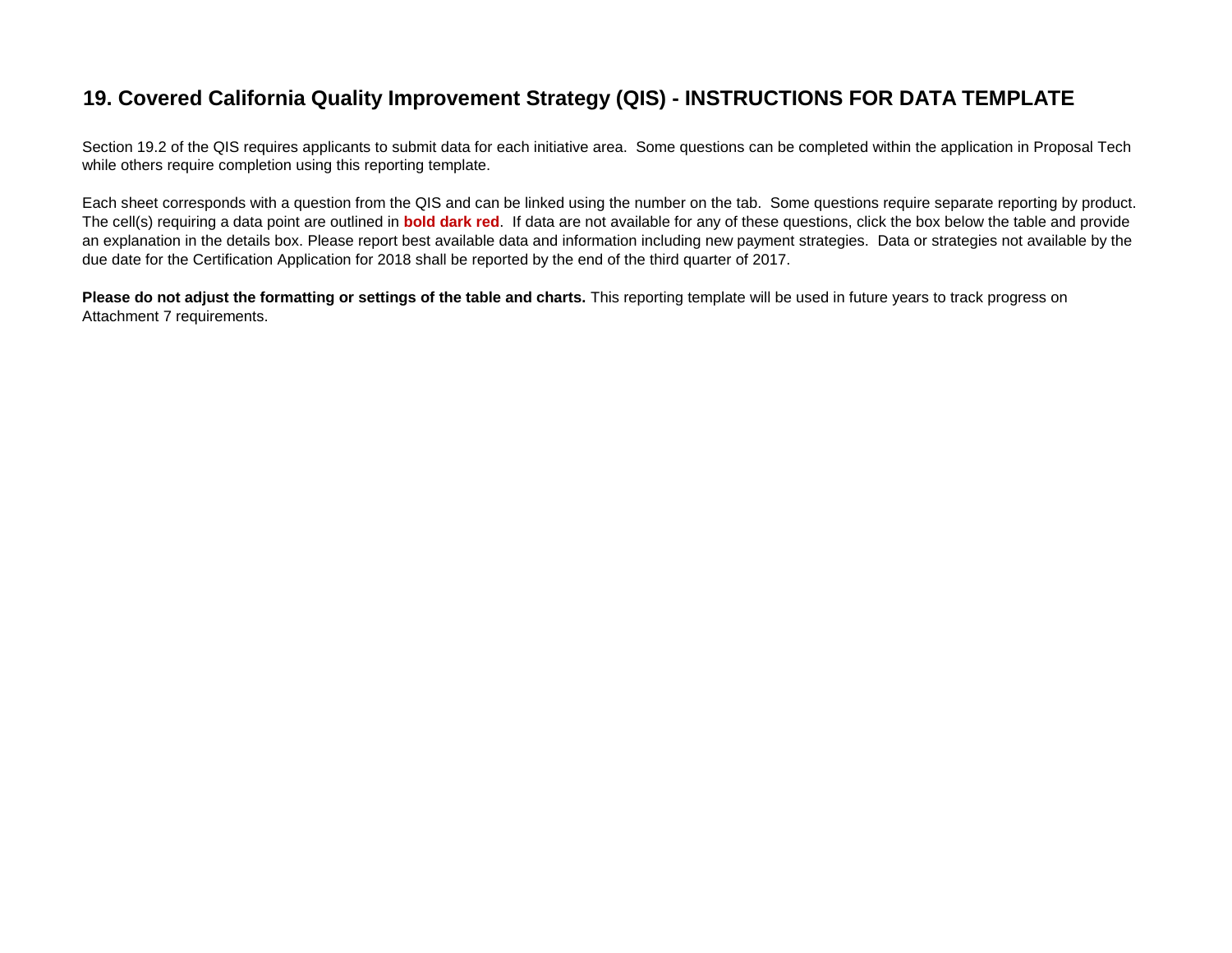# **19.2.2 QIS for Reducing Health Disparities and Assuring Health Equity**

# **19.2.2.1 Provide the percent of members for whom self-reported data is captured for race/ethnicity**

*This report may be used on a quarterly or biannual basis to track progress on Attachment 7 requirements. Provide the percent of Covered California members for whom self-reported data is captured for*  race/ethnicity in Attachment E QIS Run Charts. If the Applicant does not currently have Exchange business, please report on all lines of business excluding Medicare. Self-identification may take place through *the enrollment application, web site registration, health assessment, reported at provider site, etc. For reapplying Applicants, enter the percentage reported in the previous Certification Application as well (May 2016).*

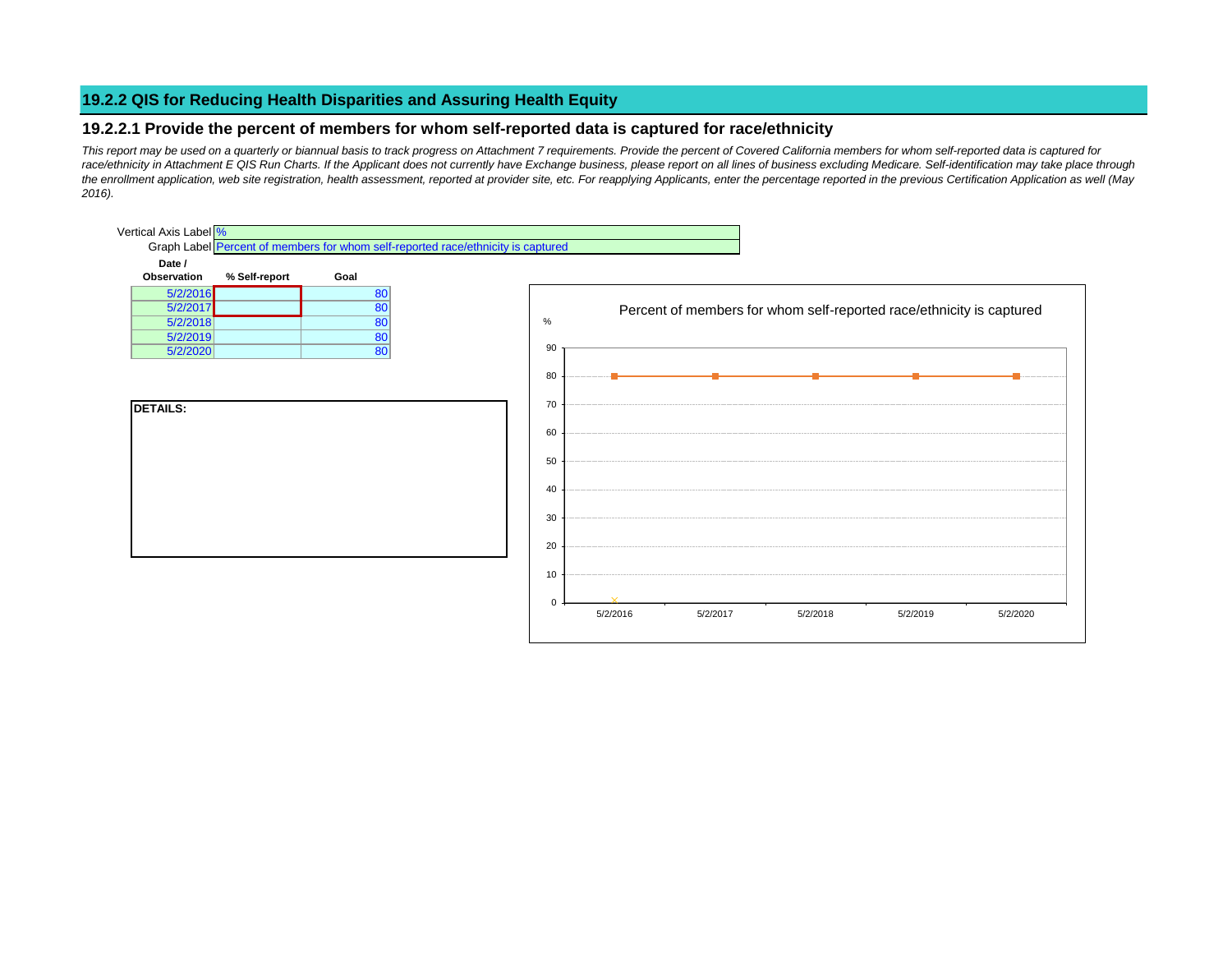# **19.2.3.1 Number and percentage of members by product in the health plan's Covered California business who either selected a Personal Care Physician (PCP) or were assigned - HMO**

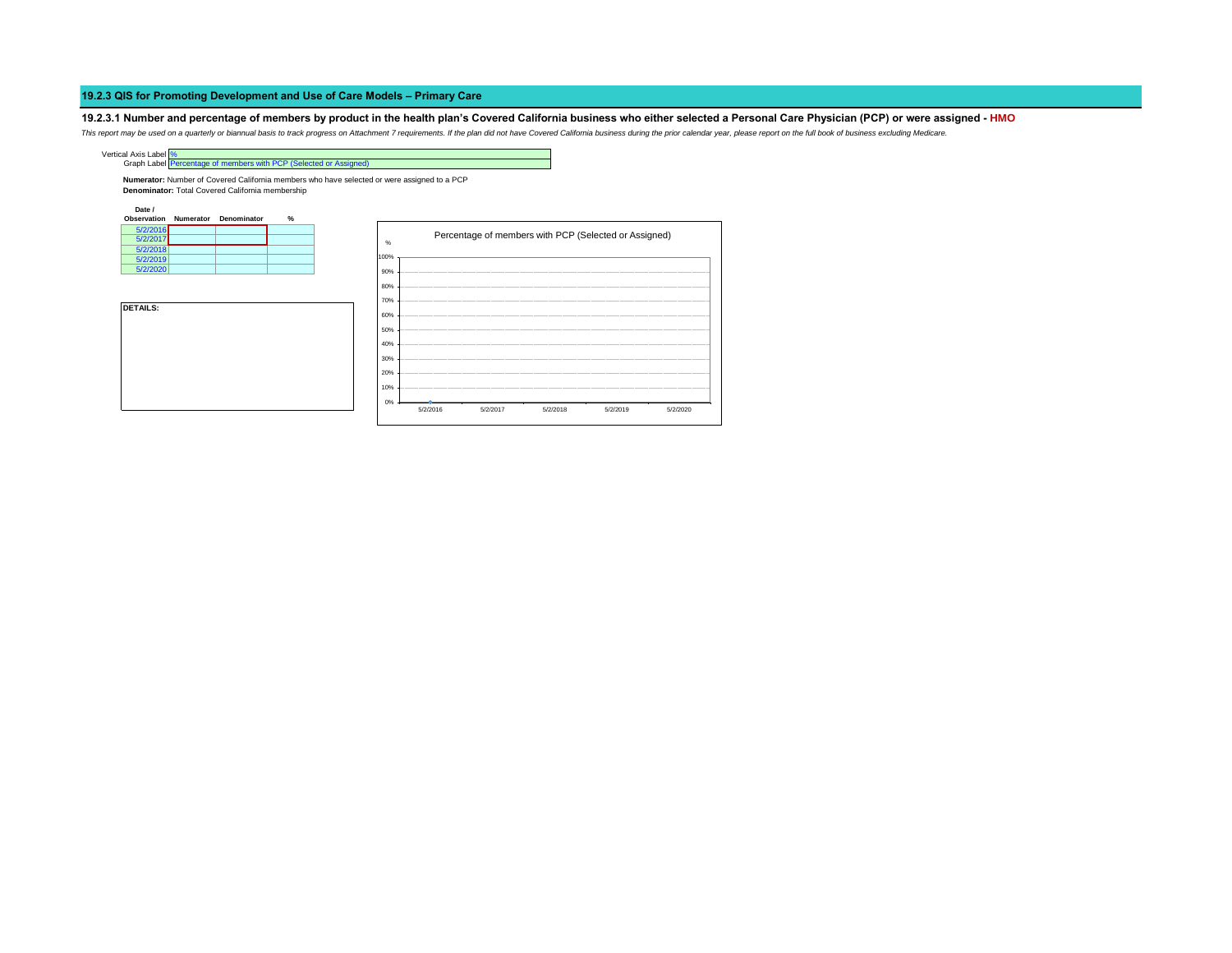# **19.2.3.1 Number and percentage of members by product in the health plan's Covered California business who either selected a Personal Care Physician (PCP) or were assigned - PPO**

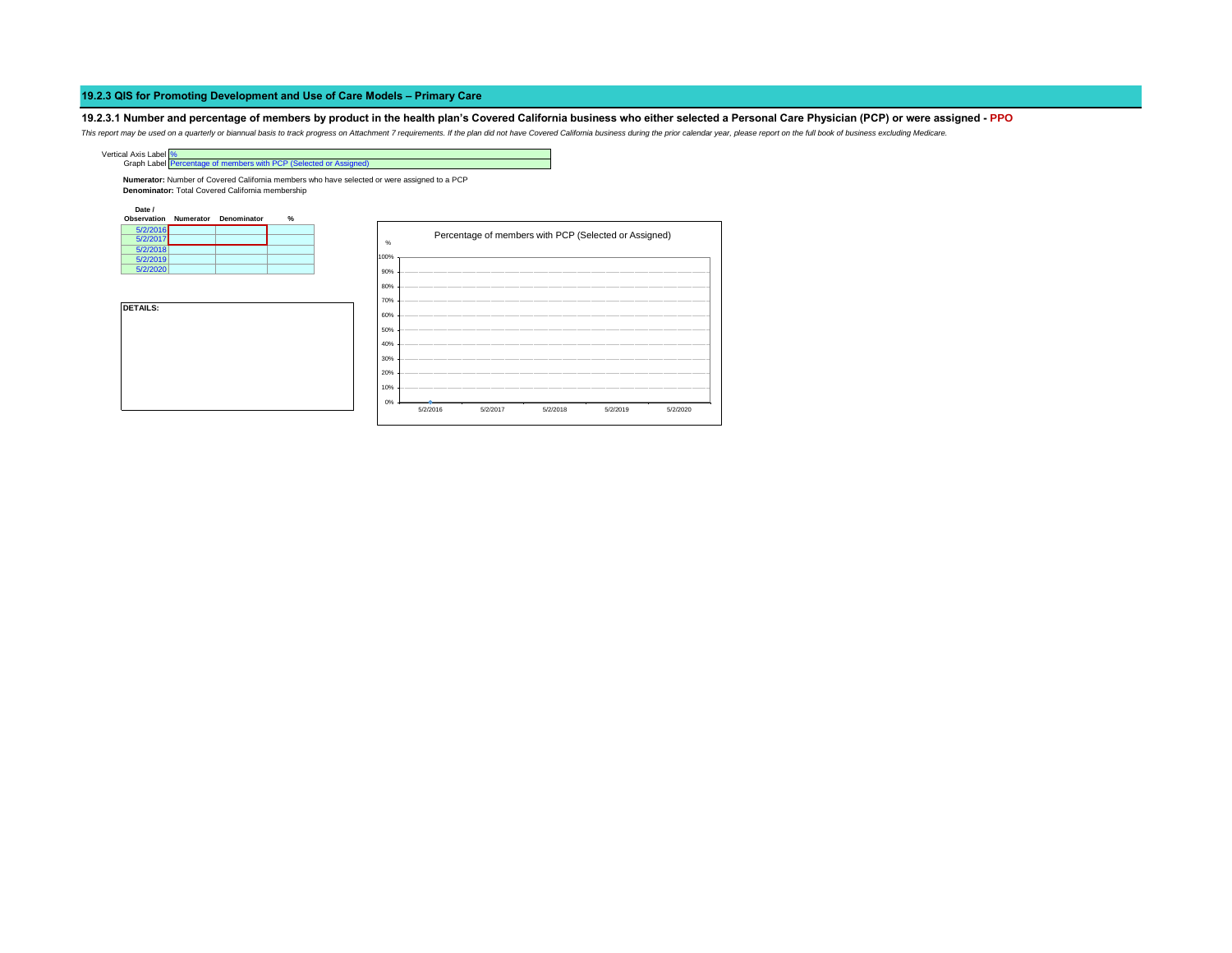# **19.2.3.1 Number and percentage of members by product in the health plan's Covered California business who either selected a Personal Care Physician (PCP) or were assigned - EPO**

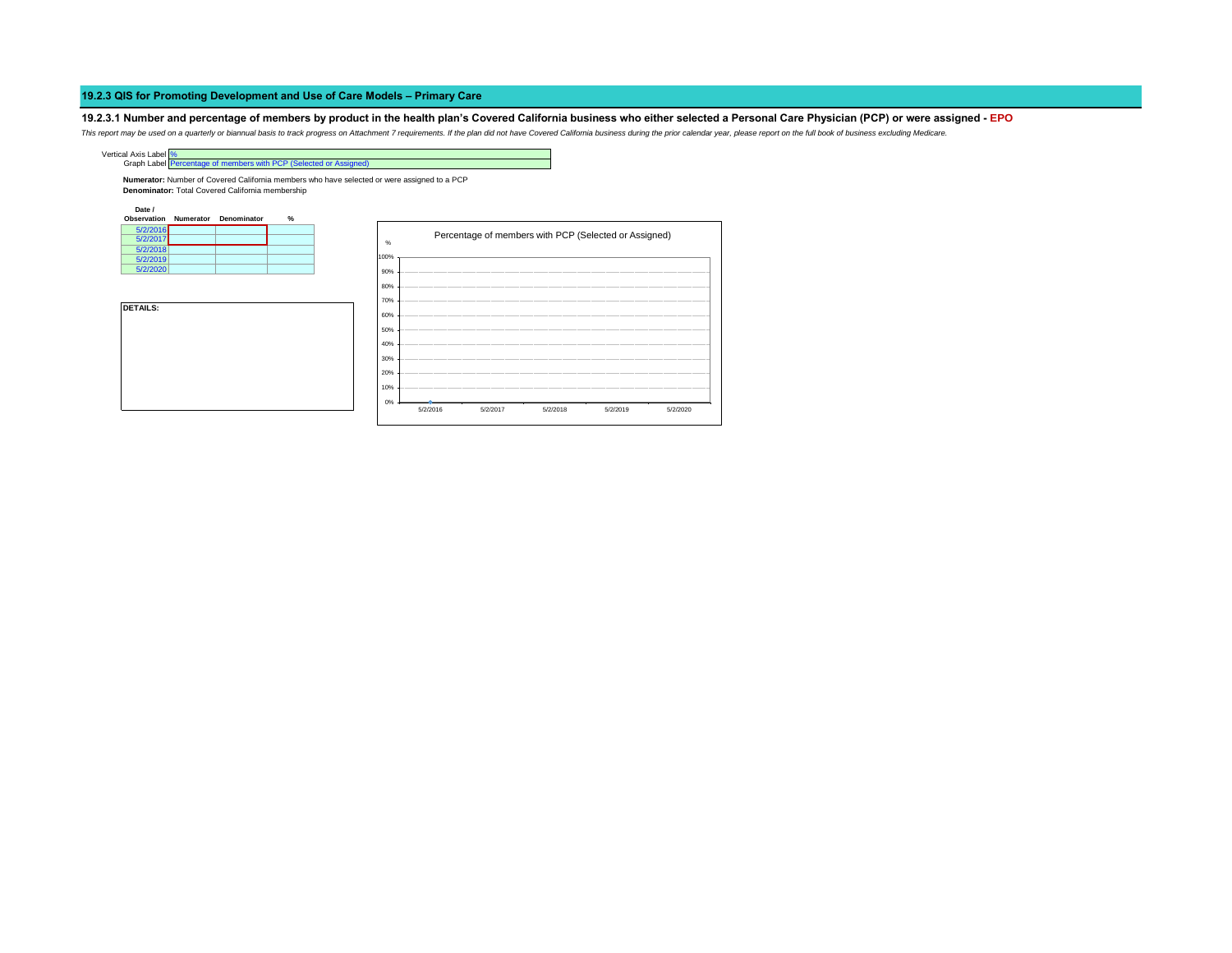#### **19.2.3.3 Number and percentage of Covered California members who obtain their primary care in a PCMH**



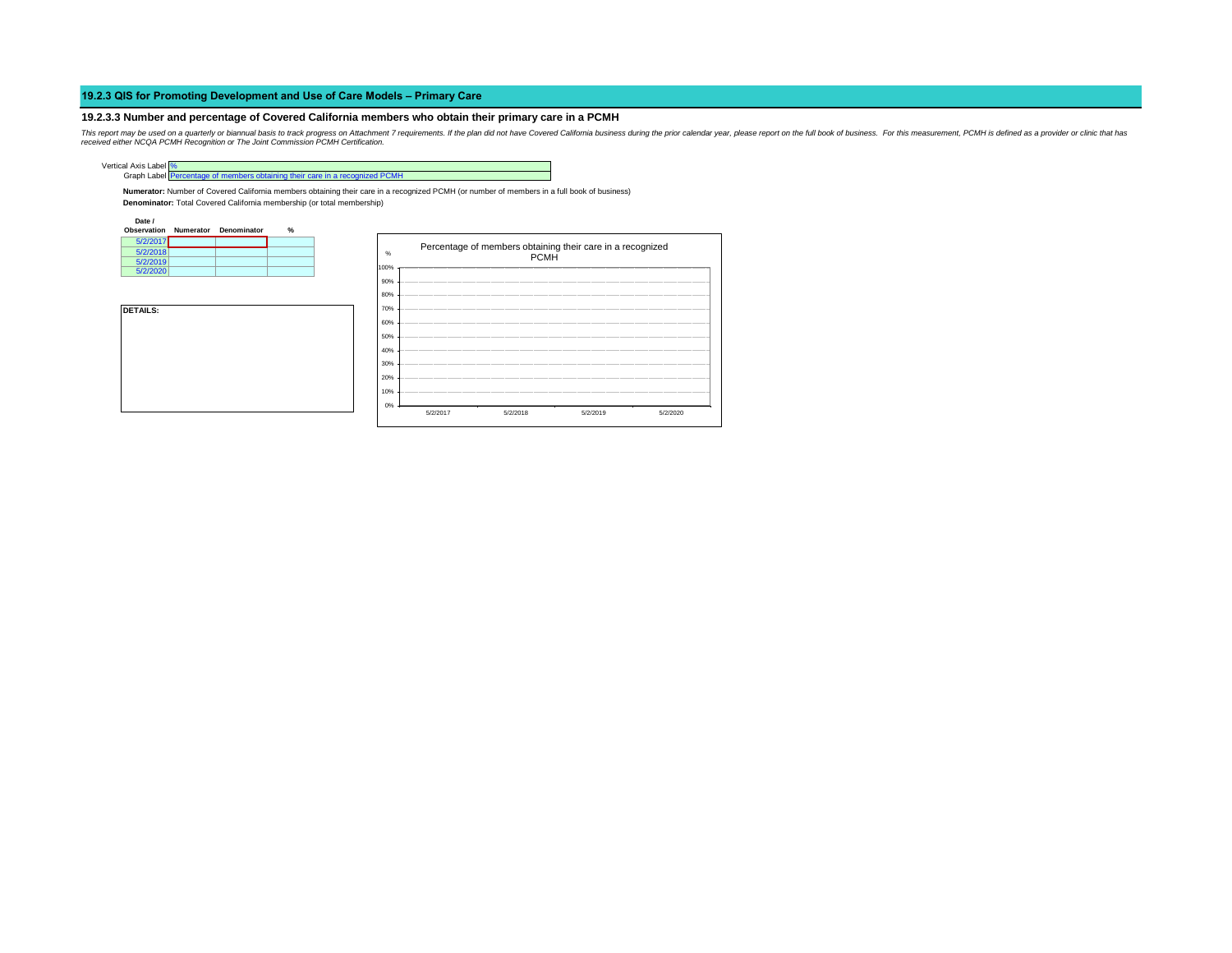**19.2.3.4 Current payment strategies for maternity services and number of network hospitals paid using strategy** *This report may be used on a quarterly or biannual basis to track progress on Attachment 7 requirements.*

Graph Label Number providers paid using payment strategies to incentivize adoption of PCMH

Please list and assign a name to each payment strategy and report the number of providers paid using the strategy in the table below. If the number of<br>strategies exceed the available columns, please add additional columns.

| <b>Payment Strategy Name</b> | <b>Description</b> | Product (HMO, PPO, EPO) |
|------------------------------|--------------------|-------------------------|
| <b>Strategy 1</b>            |                    |                         |
| <b>Strategy 2</b>            |                    |                         |
| <b>Strategy 3</b>            |                    |                         |
| <b>Strategy 4</b>            |                    |                         |

**Date /** 

Vertical Axis Label %

| Observation | Strategy 1 | Strategy 2 | Strategy 3 | Strategy 4 | Denominator |
|-------------|------------|------------|------------|------------|-------------|
| 5/2/2016    |            |            |            |            |             |
| 5/2/2017    |            |            |            |            |             |
| 5/2/2018    |            |            |            |            |             |
| 5/2/2019    |            |            |            |            |             |
| 5/2/2020    |            |            |            |            |             |

**Numerator:** Number of providers paid under payment strategy or each payment strategy **Denominator:** Total number of priary care providers



| %   |          |          | adoption of PCMH | Number of providers paid using payment strategies to incentivize |          |
|-----|----------|----------|------------------|------------------------------------------------------------------|----------|
| 1.2 |          |          |                  |                                                                  |          |
| 1   |          |          |                  |                                                                  |          |
| 0.8 |          |          |                  |                                                                  |          |
| 0.6 |          |          |                  |                                                                  |          |
| 0.4 |          |          |                  |                                                                  |          |
| 0.2 |          |          |                  |                                                                  |          |
| O   | 5/2/2016 | 5/2/2017 | 5/2/2018         | 5/2/2019                                                         | 5/2/2020 |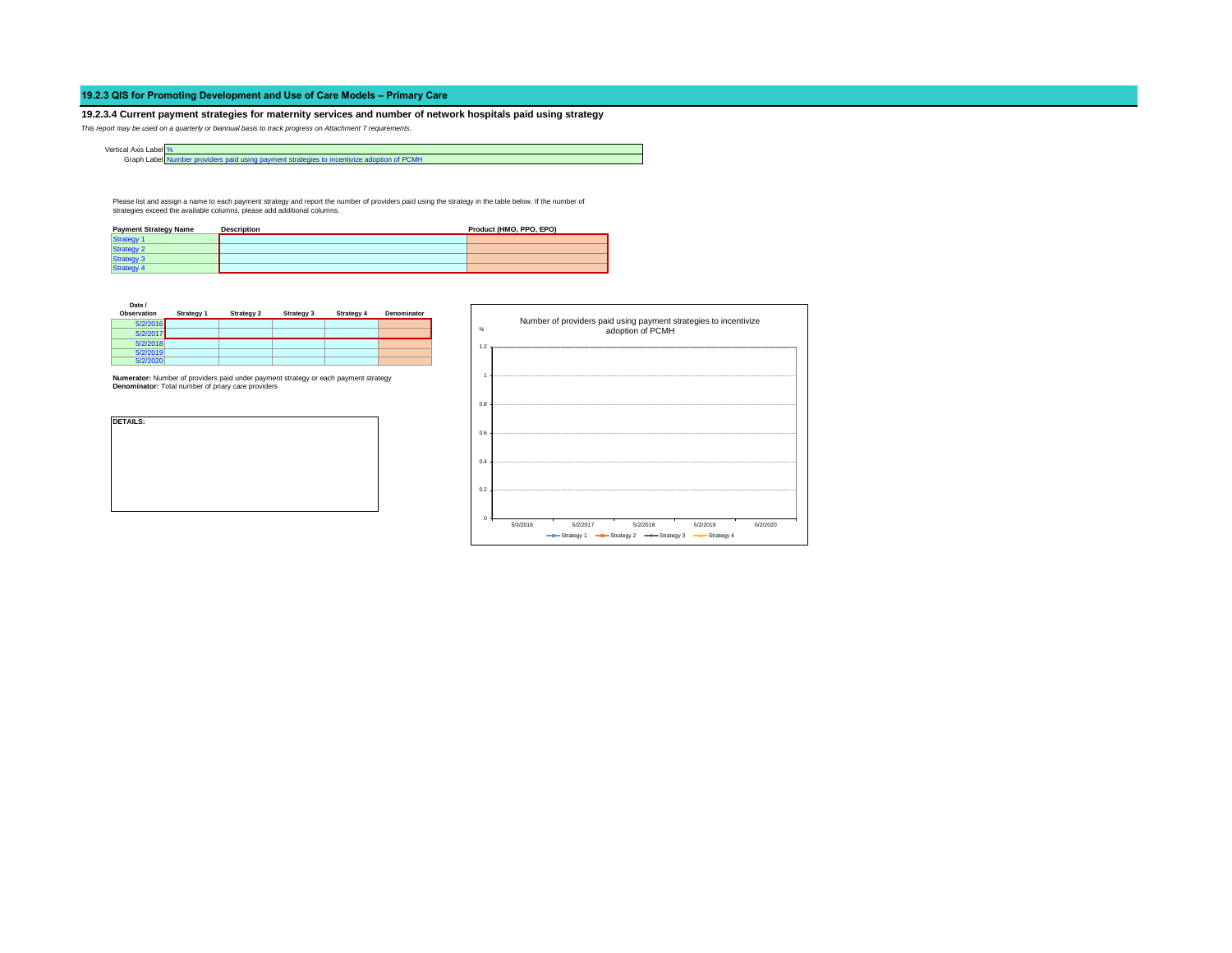# **19.2.5 QIS for Appropriate Use of C-Sections**

**19.2.5.1 Number and percentage of all network hospitals reporting to the California Maternity Quality Care Collaborative's (CMQCC) Maternal Data Center (MDC)**

*This report may be used on a quarterly or biannual basis to track progress on Attachment 7 requirements.*

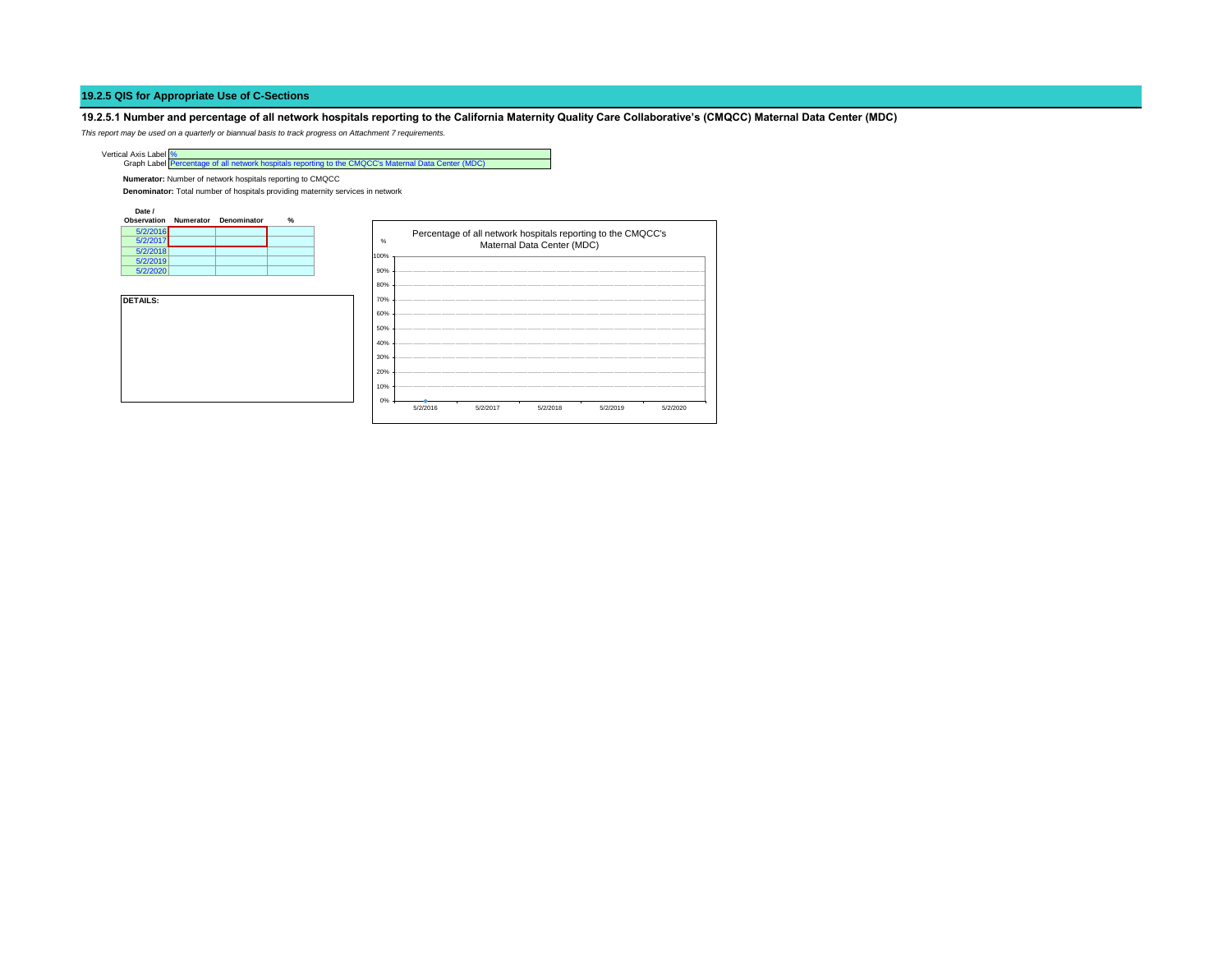# **19.2.5 QIS for Appropriate Use of C-Sections**

# **19.2.5.3 Current payment strategies for maternity services and number of network hospitals paid using strategy**

*This report may be used on a quarterly or biannual basis to track progress on Attachment 7 requirements.*

| . .<br>Lobel <sup>o</sup><br>Vertica<br>Axis<br>Labell<br>. |  |
|-------------------------------------------------------------|--|
| . .<br>Graph<br>Label P                                     |  |

Please list and assign a name to each payment strategy and report the number of network hospitals paid using the strategy in the table below. If the number of strategies exceed the available columns, please add additional columns.

| <b>Payment Strategy Name</b> | <b>Description</b> | Product (HMO, PPO, EPO) |  |  |
|------------------------------|--------------------|-------------------------|--|--|
| <b>Strategy 1</b>            |                    |                         |  |  |
| <b>Strategy 2</b>            |                    |                         |  |  |
| <b>Strategy 3</b>            |                    |                         |  |  |
| <b>Strategy 4</b>            |                    |                         |  |  |

| Date /<br>Observation | <b>Strategy 1</b> | <b>Strategy 2</b> | Strategy 3 | Strategy 4 | Denominator |
|-----------------------|-------------------|-------------------|------------|------------|-------------|
| 5/2/2016              |                   |                   |            |            |             |
| 5/2/2017              |                   |                   |            |            |             |
| 5/2/2018              |                   |                   |            |            |             |
| 5/2/2019              |                   |                   |            |            |             |
| 5/2/2020              |                   |                   |            |            |             |

**Numerator:** Number of hospitals paid under payment strategy or each payment strategy **Denominator:** Total number of network hospitals providing maternity services

| <b>DETAILS:</b> |  |  |  |
|-----------------|--|--|--|
|                 |  |  |  |
|                 |  |  |  |
|                 |  |  |  |
|                 |  |  |  |
|                 |  |  |  |
|                 |  |  |  |
|                 |  |  |  |

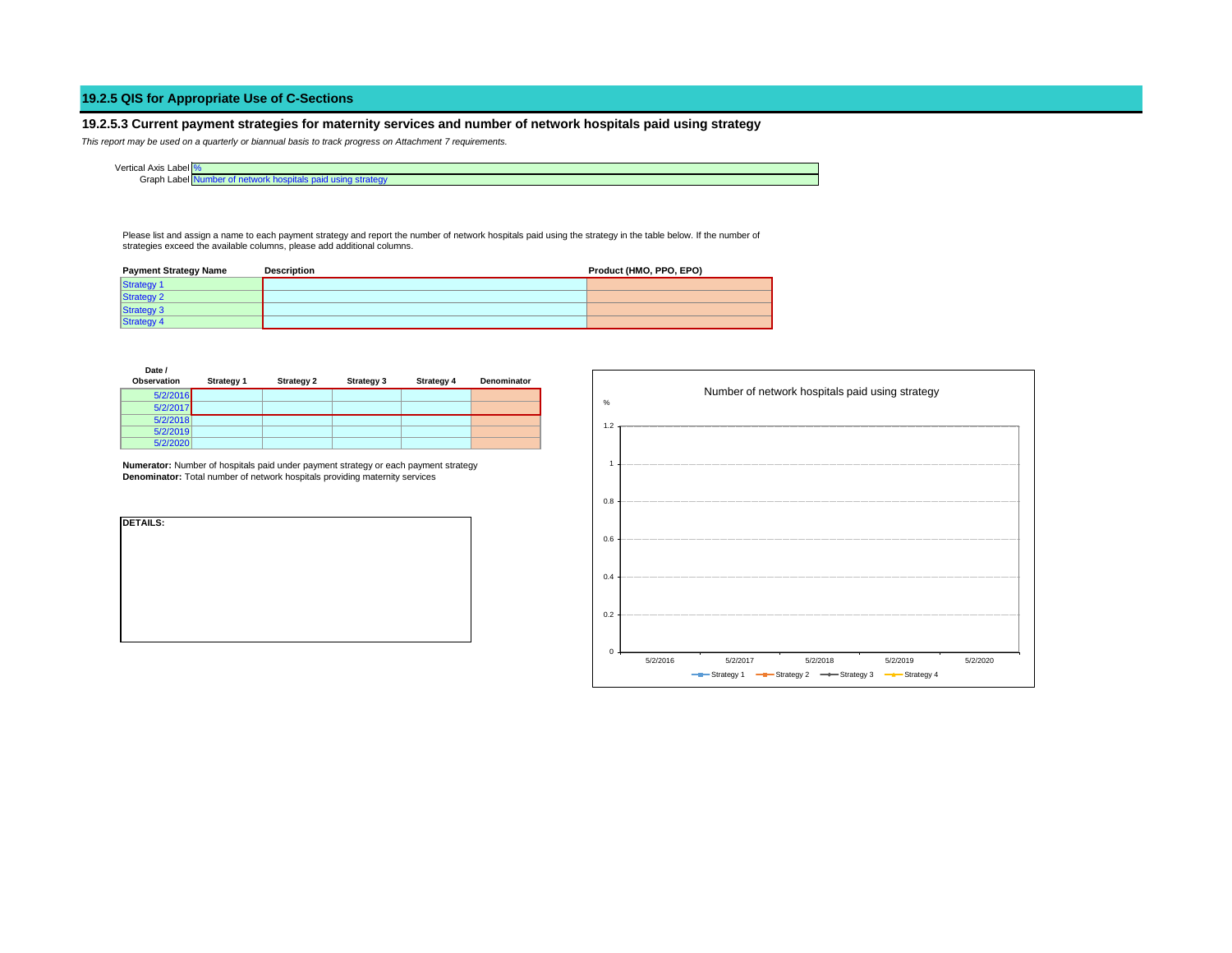# **19.2.6 QIS for Hospital Patient Safety**

# **19.2.6.3 Percentage of hospital reimbursement at risk for quality performance**

*This report may be used on a quarterly or biannual basis to track progress on Attachment 7 requirements.*